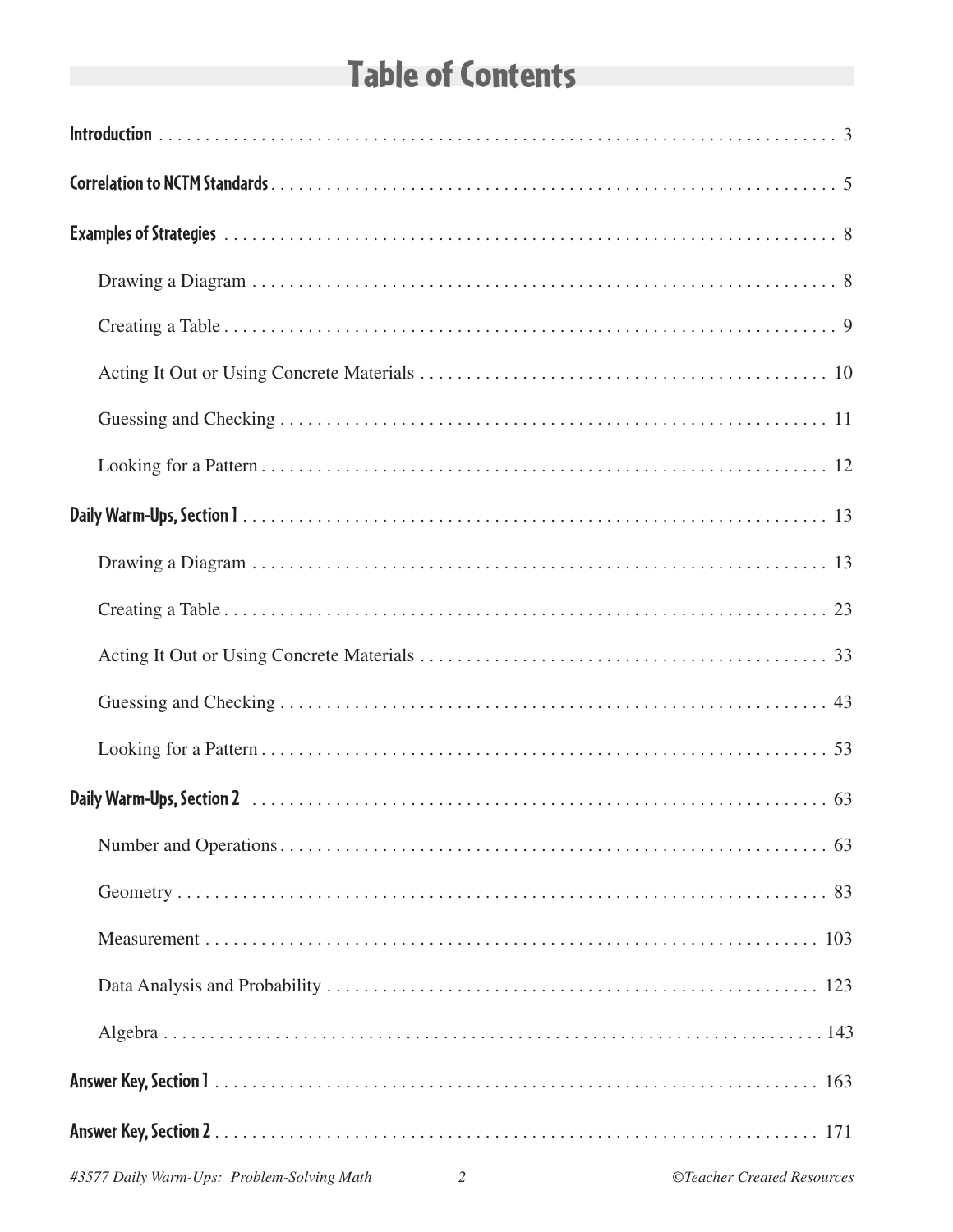# Examples of Strategies

## **Drawing a Diagram**

Drawing a diagram or picture can help you "see" a problem more clearly. Diagrams and pictures help you keep track of information in problems that take more than one step to solve. When drawing one, make sure all elements of the problem are included.

## **Example 1**

## **What's the Problem?**

Mr. Kutzner is building a 20-foot fence around his backyard. He needs to add a fence post every 5 feet.

**How many fence posts are needed?**



## **Write About It**

To solve the problem, a student might draw a diagram where a line represents the 20-foot fence and each dot represents a fence post. The student would then answer the question by counting the number of fence posts.

Drawing a diagram or picture can show how an item has been shared.



To solve the problem, a student might draw a diagram of the marble disbursement between Eric, Len, and Len's friend. The student would then answer the question by recording the total amount of marbles for each person.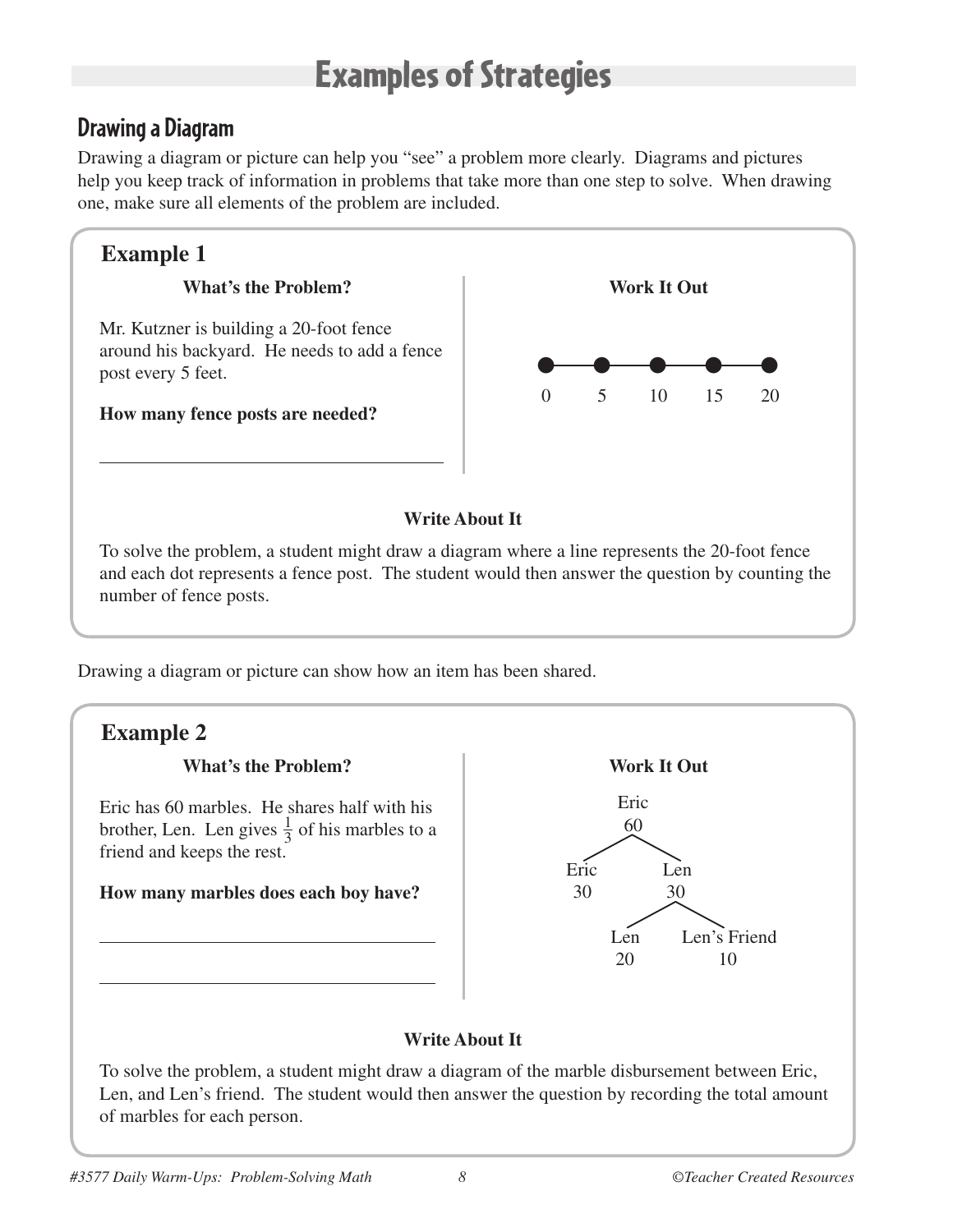

# What's the Problem?

Mr. Harmony, the band teacher, had 48 pieces of licorice. He kept  $\frac{1}{4}$  for himself and gave the 3 drummers equal shares of the rest of the licorice. The drummers each gave  $\frac{1}{2}$  of their licorice to the 3 tuba players. The tuba players each gave  $\frac{1}{3}$  of their licorice to the 3 flute players. The flute players each gave  $\frac{1}{2}$  of their licorice to the 3 saxophone players.

## **How many pieces of licorice did each band member end up with?**

A drawing or diagram can help you "see" the problem more clearly. You can use simple pictures or symbols. Diagrams and pictures help you keep track of information in problems that take more than one step to solve.

# *2 3 <sup>+</sup> <sup>1</sup>* Work It Out *<sup>9</sup> <sup>=</sup> 7*

# Write About It